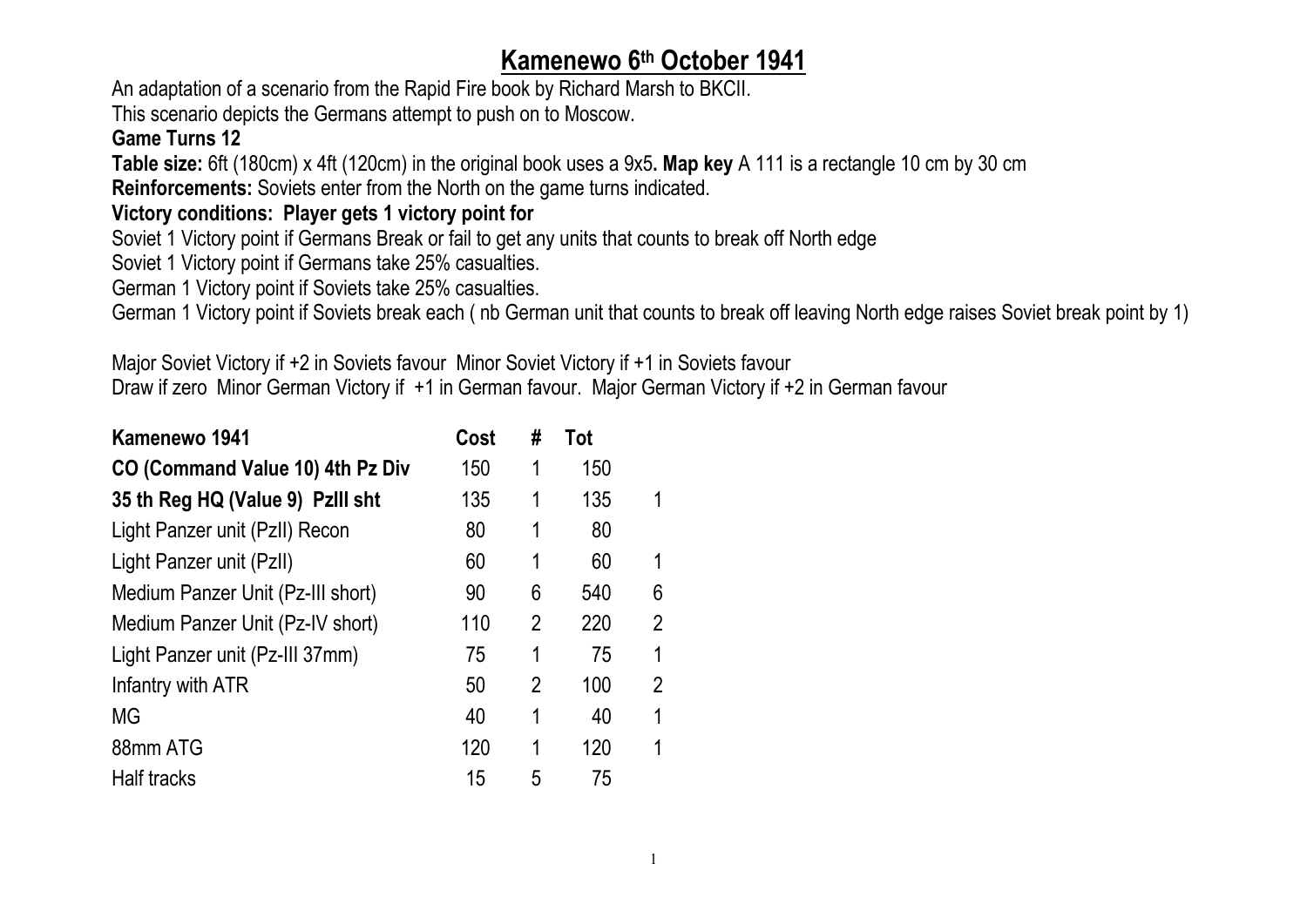| 34th M/C HQ (Command Value 9)              | 90                                | 1              | 90                              |                                   |  |  |   |    |
|--------------------------------------------|-----------------------------------|----------------|---------------------------------|-----------------------------------|--|--|---|----|
| Infantry motorcycle                        | 40                                | 6              | 240                             | 6                                 |  |  |   |    |
| MG                                         | 40                                | 1              | 40                              | 1                                 |  |  |   |    |
| 81mm mortar                                | 75                                | 1              | 75                              | 1                                 |  |  |   |    |
| 75mm IG                                    | 80                                | 1              | 80                              | 1                                 |  |  |   |    |
| 50mm ATG                                   | 80                                | 1              | 80                              | 1                                 |  |  |   |    |
| Motorcycles                                | 25                                | 7              | 175                             |                                   |  |  |   |    |
| <b>Half tracks</b>                         | 15                                | 3              | 45                              |                                   |  |  |   |    |
| FAO (Command Value 8)                      | 45                                | 1              | 45                              |                                   |  |  |   |    |
| 105mm Howitzer                             | 45                                | $\overline{2}$ | 90                              |                                   |  |  |   |    |
|                                            |                                   |                | 2555                            | 13                                |  |  |   |    |
|                                            |                                   |                | <b>Break</b>                    | 11                                |  |  |   |    |
| RU SET UP NORTH OF LISIZA RIVER            | RUSS FEET 111 222 333 444 555 666 |                |                                 |                                   |  |  |   |    |
| C=CLEAR                                    |                                   | $\mathsf{A}$   | $\omega = \omega$ .             |                                   |  |  | G |    |
| <b>B=BRIDGE</b>                            | R.                                | A              |                                 | - W - HH - --- HH- -- L ---       |  |  | E |    |
| L=RIVER LISIZA (Infantry can ford)         | E                                 | A              |                                 | - W - HH - V - - HH - - - L - W - |  |  | R | S. |
| <b>RAIL=RAILWAY ON EMBANKMENT</b>          |                                   | B              |                                 |                                   |  |  |   | 0  |
| U=BUA                                      | N                                 | B              |                                 | UU - W - - - - - HH - - - L U - - |  |  | E | U  |
| V=RAVINE (Impassable)                      |                                   | B              |                                 | RRR RRR RR - H-R RRR RRR          |  |  | N | T  |
| W=WOODS                                    | E                                 | C              | - WW --- ---R RR- --L ---       |                                   |  |  | T | Н  |
| <b>H=HILLS</b>                             | N                                 | C.             | - WW --- --- HH - - WL -- W     |                                   |  |  | R |    |
| S=WOODS ON HILL                            | T                                 | $\mathbf{C}$   | $-WW - -W - - - SS - - - L - W$ |                                   |  |  | Y |    |
| Soviets set up in areas 1-5 North of River | R.                                | D              |                                 | --- ---W --- H-- --L ---          |  |  |   |    |
| Germans enter in the South                 | Y                                 | D              |                                 |                                   |  |  |   |    |
|                                            |                                   | D              |                                 | RAIL RAIL RAIL RAIL RAIL RAIL     |  |  |   |    |